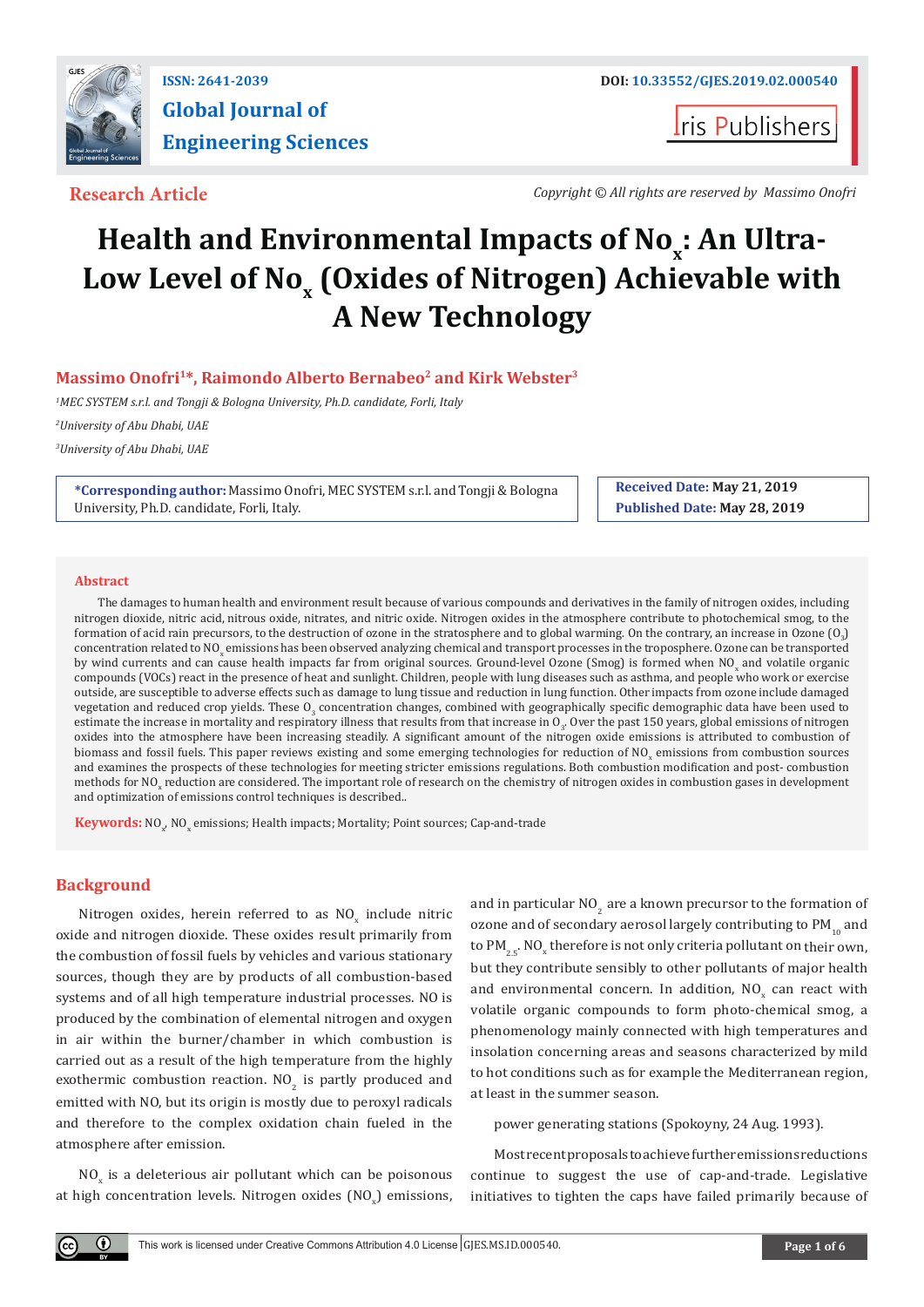debate about whether to include controls on emissions of carbon dioxide (CO<sub>2</sub>). In USA, the Bush administration promulgated the Clean Air Interstate Rule (CAIR) in 2005, intending to use capand-trade to achieve substantial further reductions for only  $SO<sub>2</sub>$ and  $NO_{x}$  (and an accompanying rule aimed at mercury). It also introduced an annual  $NO_x$  cap while preserving as a separate market the five-month seasonal NO<sub>x</sub> program, but with the latter expanded to a larger region. CAIR aimed to limit emissions in 25 states for  $SO_2$  and annual  $NO_x$  emissions, with the justification of controlling particulates, and a slightly different 25-state region for controlling summer- season  $\text{NO}_x$  emissions with the intent of controlling ozone. In total, 28 states are affected by CAIR. Implementation of the CAIR rule was tangled up in the courts, but is again proceeding, even as the rule has been remanded to the Environmental Protection Agency (EPA) for revision.

## **Where Does the NOx Come From?**

 $NO<sub>x</sub>$  is produced from the reaction of nitrogen and oxygen gases in the air during combustion, especially at high temperatures. In areas of high motor vehicle traffic, such as in large cities, the amount of nitrogen oxides emitted into the atmosphere as air pollution can be significant.  $\mathsf{NO}_{\mathbf{x}}$  gases are formed whenever combustion occurs in the presence of nitrogen – e.g. in car engines; they are also produced naturally by lightning.

The majority of  $\mathsf{NO}_\mathsf{x}$  emissions come from two major areas of human activity [1] (Figure 1):



{[1] http://www.icopal-noxite.co.uk/nox-problem/noxpollution.aspx

Source - European Union emission inventory report 1990– 2011 under the UNECE Convention on Long-range Trans-boundary Air Pollution (LRTAP)}

- Traffic:  $40%$
- Industrial Energy Use and Energy Production/ Distribution: 34%

The move from traditional combustion-based energy generation to wind and solar exerts a positive effect on the total emissions from the Energy Generation Sector, but this still remains a minor generation capacity; therefore, combustion of fuels will remain with us for some time to come.

Traffic remains and will remain the largest single source of  $NO<sub>x</sub>$  pollution until the combustion engine is phased out and electric cars become the norm. The recent scandal concerning emission level cheating by leading car companies has highlighted this issue but the real challenge is the total volume of traffic on the roads and the fact that although the latest emission standards for automobiles might be improving, the  $\rm NO_x$  situation, it is far from being eliminated, unless using pure oxygen as the oxidizer.

Formation of (thermal) NO proceeds mainly by combination of atmospheric  $N_{2}$  with dioxygen at high Temperature:

 $N_2$  + O<sub>2</sub>  $\longrightarrow$  2 NO, though the main mechanisms are the following:

$$
N + O2 \longrightarrow NO + O
$$
  

$$
O + N2 \longrightarrow NO + N
$$

A small fraction of nitrogen occurring in fuel may yield a correspondingly negligible amount of "fuel" NO

Sources are mainly:

- motor vehicles
- fossil fuel, power plants

Control of  $NO_x$  must focus on lowering combustion Temperatures through

- exhaust gas recirculation,
- increase fuel/air mix (increase hydrocarbons)

Or it may be achieved through catalytic heterogeneous processes promoting reduction of NO<sub>x</sub> to N<sub>2</sub>.

Effect is restricting the growth of industry within their own regions in an attempt to minimize their local NO<sub>v</sub> problems.

#### **Comparison What Does < 1ppm NOx Mean?**

A content of 1ppm of  $NO_x$  does not really mean anything until it is put into a context. This begins to be understandable when we look at how much the amount of  $\mathrm{NO}_{\mathrm{x}}$  is avoided when the Ener-Core technology is employed rather than traditional combustion technology.

What is the real effect of this capability? How does this translate into impact in the real world?

Let's begin by looking at the amounts of NO<sub>y</sub> that are typically emitted by traditional combustion-based technology (assuming it is running 95% of the time at 100% load) [2] (Table 1):

{[2] Assumption: Gas Turbine Exhaust: 53600 Nm<sup>3</sup> /h, Gas Engine Exhaust 13750 Nm3 /h, both corrected to dry exhaust at  $15\% O_2$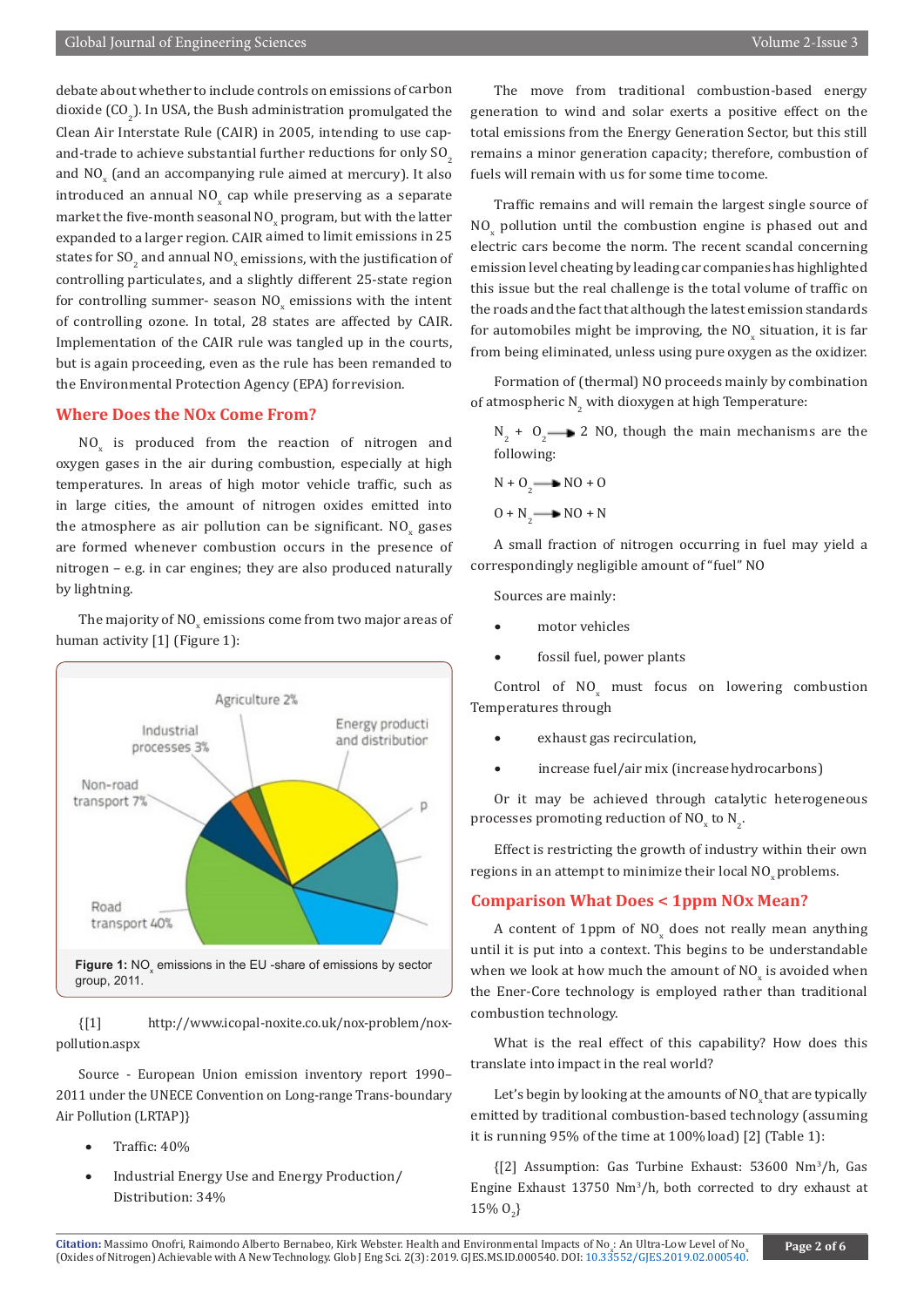#### **Table 1:**

| <b>Technology</b>                                                                                        | NO_Limit*  | $kg\,NO_{v}$ / year |
|----------------------------------------------------------------------------------------------------------|------------|---------------------|
| 3.5 MW Turbine [Existing Turbine, Fuel = Biogas, at the limit of allowable NO <sub>.</sub> ]             | 98 ppm     | 54,571              |
| 3.5 MW Turbine [Existing Turbine, Fuel = Natural Gas, at the limit of allowable<br>$NO_{u}$              | $50$ ppm   | 27,842              |
| 3.5 MW Gas Engine [ New Turbine, Fuel = Biogas at the limit of allowable NOx]                            | $15$ ppm   | 8.353               |
| 3 MW Gas Engine [ Existing or New Engine, Fuel = Bio- Gas at the limit of<br>allowable NO <sub>.</sub> ] | 87 ppm     | 34,185              |
| 3.5 MW Ener-Core System                                                                                  | $<1$ ppm** | 172                 |

### \*Limits set by EU for 2017 onwards

\*\* <1ppm NOx is not a limit but achievable NOx level.



Comparing the annual amounts of  $NO<sub>x</sub>$  produced by such systems to the number of Passenger Vehicles producing the same total amounts of NO in the UK makes these numbers a little more understandable (Figure 2):

Assuming that the new EURO 6 limits are in effect on all cars (diesel and gas (petrol) based) then the average passenger vehicle emits 0.344 kg/year of NO<sub>x</sub>, then the equivalent  $\mathop{\rm number}\limits$ of passenger vehicles are (Table 2):

#### **Table 2:**

| <b>Technology</b>                      | <b>Equivalent Number of Vehicles</b> |
|----------------------------------------|--------------------------------------|
| 3.5 MW Turbine 98 ppm NO <sub>x</sub>  | 156,785                              |
| 3.5 MW Turbine 50 ppm NO <sub>x</sub>  | 98.349                               |
| 3.5 MW Turbine 15 ppm NO <sub>x</sub>  | 22,278                               |
| 3 MW Gas Engine 87 ppm NO <sub>x</sub> | 98.349                               |

To put this into even greater perspective these numbers of vehicles can be compared to the estimated number of vehicles in several major cities within Europe [3].

{[3] Estimations based on populations of the individual cities and the average number of vehicles per person for the country in question.

Statistics 2011 except France: 2012 http://ec.europa. eu/eurostat/statistics- explained/index.php/File: New\_ passenger\_cars\_by\_type\_of\_engine\_fuel, \_2013.png http://www. dutchdailynews.com/8-million-cars/

Population Data: Google. http://appsso.eurostat.ec.europa.eu/ nui/show.do}

This shows that the decision to replace an existing system at the 3-3.5 MW size, results in the equivalent reduction of total NO<sub>x</sub> emissions of over  $150,\!000$  passenger vehicles, which is more that the total number of vehicles owned within the cities of Oxford or York in the UK, and is approximately 50% of the passenger vehicles owned by the inhabitants of Bonn in Germany.

# **Human Harm and the Costs Associated with Nox Pollution**

Considering the amount of exhaust gas that a 3.5 MW generation system makes (approximately  $50,000$  Nm<sup>3</sup>/h for a gas turbine or 15,000 NM3 /h for a gas engine working at the limit of the proposed legislation, the gas engine would appear to be the better choice in terms of the total amount of  $\mathsf{NO}_{\mathbf{x}}^{}$  produced per day (assuming that they were emitting the proposed limits) [4-9] (Table 3).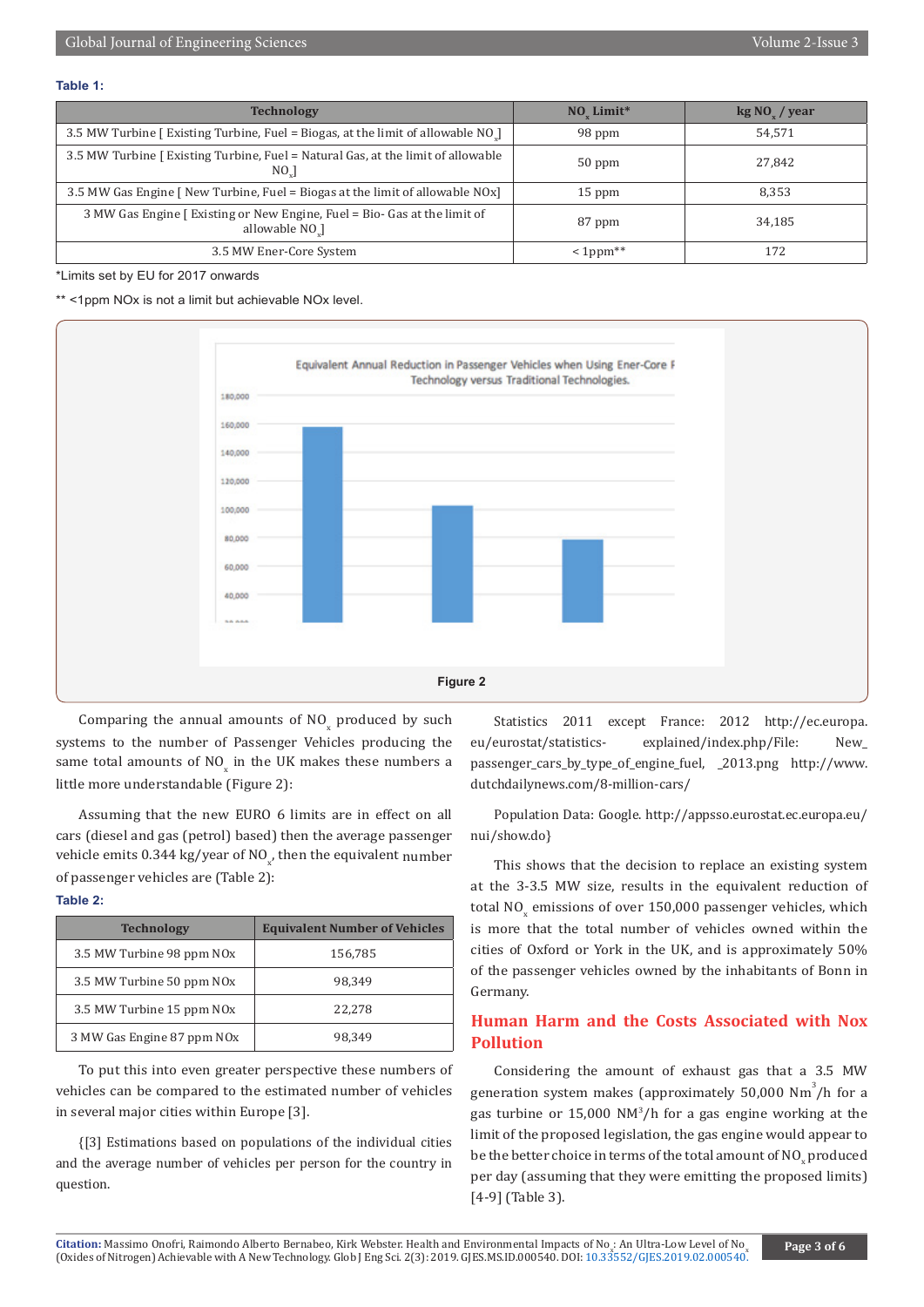| <b>Genset Type / Fuel Type</b> | <b>Natural Gas</b>  | <b>Biogas</b>        |
|--------------------------------|---------------------|----------------------|
| New 3 MW Gas Engine            | 53 kg/day           | $105 \text{ kg/day}$ |
| New 3.5 MW Gas Turbine         | $40 \text{ kg/day}$ | 59 kg/day            |

This does not seem to be a large amount, but we need to consider how this translates to a concentration of  $\mathrm{NO_x}$  in the local atmosphere. According to the EPA in the US, there are several important concentrations levels that need to be considered:

- Warning Level =  $0.6$  ppm  $NO_x (1.22 \text{ mg/m}^3)$
- Emergency Level = 1.2 ppm  $NO_x (2.43 mg/m^3)$



**Figure 3:** Small generation systems have short exhaust stacks and on a still day the exhaust will remain in the vicinity of the point of emission.

|  |  |  | Table 4: Volume of the NOx cloud on a wind-still day. |  |
|--|--|--|-------------------------------------------------------|--|
|  |  |  |                                                       |  |

| <b>System / Level</b>                  | <b>Warning</b>                 | <b>Emergency</b>               | <b>Significant Harm</b>        |
|----------------------------------------|--------------------------------|--------------------------------|--------------------------------|
| Existing 3.5<br>MW Gas<br>$Engine*$    | $42 \times 109$ m <sup>3</sup> | $21 \times 109$ m <sup>3</sup> | $13 \times 109$ m <sup>3</sup> |
| New 3.5 MW<br>Gas Turbine**            | $21 \times 109$ m <sup>3</sup> | $11 \times 109$ m <sup>3</sup> | $6 \times 109$ m <sup>3</sup>  |
| 3.5 MW Gas<br>Turbine (15<br>ppm) ***  | $6 \times 109$ m <sup>3</sup>  | $3 \times 109$ m <sup>3</sup>  | $2 \times 109$ m <sup>3</sup>  |
| 3.5 MW Gas<br>Engine (95 mg/<br>$m3$ + | $15 \times 109$ m <sup>3</sup> | $7 \times 109$ m <sup>3</sup>  | $4 \times 109$ m <sup>3</sup>  |

\*system operating at EU allowed limit with natural gas

\*\* system operating at EU allowed limit with natural gas

\*\*\* system assumed to have optimal deNox system

† system operating at the EU allowed limit for natural gas

Assuming a ceiling height of 100m for this homogenous cloud of NOx, and an average population density of 3575<sup>6</sup> people/sq. km then this NOx cloud would potentially affect the following number of people:

- Significant Human Harm =  $2ppm NO_x (4.05 mg/m^3)$ Assuming a day of zero wind (wind-still), so that there is minimal air mixing, that the  $\rm NO_x$  is diluted to a homogeneous level 4, and that there is zero  $\rm NO_x$  in the atmosphere to begin with, then the amounts of  $NO_x$  in the table above are sufficient to generate the following volumes of  $\text{NO}_x/\text{airmixture}$  (Table 4)(Figure 3):
- Assuming a ceiling height of 100m for this homogenous cloud of  $NO_{x}$ , and an average population density of  $3575$  [6] people/sq. km then this  $N O_x$  cloud would potentially affect the following number of people (Table 5) (Figure 4):





| <b>System / Level</b>              | <b>Warning</b> | <b>Emergency</b> | <b>Significant</b><br><b>Harm</b> |
|------------------------------------|----------------|------------------|-----------------------------------|
| Existing 3.5 MW Gas<br>Engine      | 4,300          | 2,100            | 1,300                             |
| New 3.5 MW Gas<br>Turbine          | 2,100          | 1,000            | 650                               |
| 3.5 MW Gas Turbine<br>(15 ppm)     | 650            | 325              | 195                               |
| 3.5 MW Gas Engine<br>$(87$ ppm $)$ | 1,500          | 770              | 462                               |

# **Potential Number of People Affected [7]**

Given that in London in 2010, short term exposure to the effects of NO<sup>x</sup> was associated with 420 hospital admissions for respiratory disorders the potential cumulative effect of these pollutants - regardless of their source, are clearly having an impact on local populations, and the potential detrimental health effects of individual small and medium scale power [10- 13].

- 4. Population and city surface areas taken for Los Angeles, New York City, Dallas, Paris, Moscow, Rome, London, Berlin, Washington DC, Buenos Aires, Milan.
- 5. Population and city surface areas taken for Los Angeles, New York City, Dallas, Paris, Moscow, Rome, London, Berlin, Washington DC, Buenos Aires, Milan.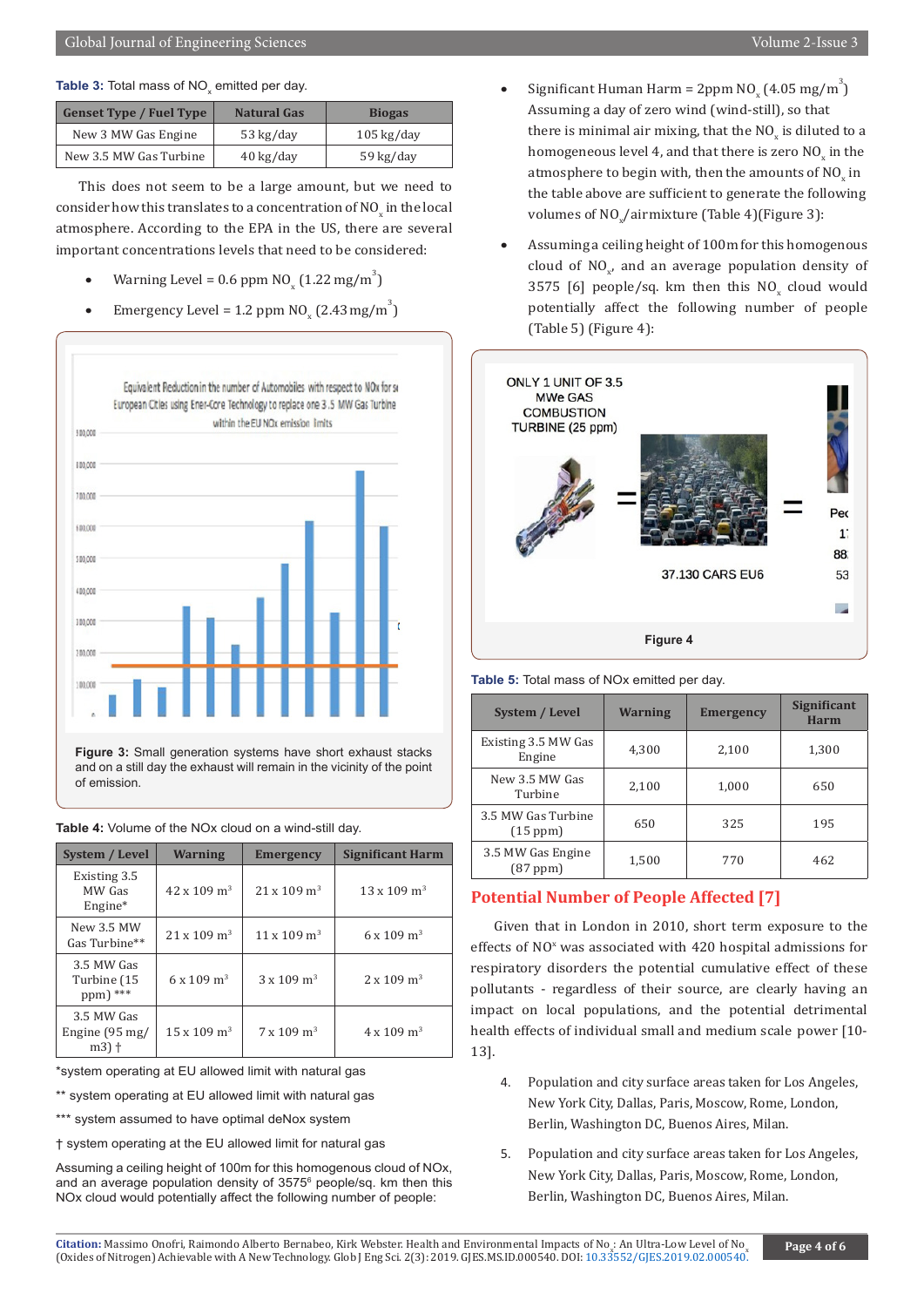6. Ref.: World Health Organization (2013). Review of evidence on health aspects of air pollution generation systems placed within or near major conurbations could be significant. This is very concerning if these power generation systems are close to hospitals or schools where the effect of the pollution is magnified.

It is therefore hardly surprising that many cities within Europe are limiting the installation of new generation capacity, even though these new systems would conform to the requirements of the EU with regard to  $\rm NO_x$  emission levels [14-18]. In California (USA), the local state regulations have gone further and taken the step of limiting not only the concentration of  $NO_x$  in the exhaust plumes of industrial facilities, but also placing an annual cap for the total mass of  $\mathrm{NO}_{\mathrm{x}}$  emitted.

However, the approach to limiting  $NO_x$  in this way is a two-edged sword. Its intention is to reduce or limit pollution effects, but at the same time it makes the growth of businesses more difficult, potentially preventing a company expanding or investing in newer more efficient production processes. As a result, potential jobs are not created, or are created elsewhere, and existing jobs may even be put at danger.

Is there a solution to this challenge for the local governments and the businesses that are located within their communities? Can the requirements of commerce and industry to generate power and heat be fulfilled without generating  $\text{NO}_x$ ? Thanks to Ener-Core it is now possible.

# **Application of the Ener-Core Power Oxidizer Methodology**

The Ener-Core Power Oxidizer replaces traditional combustion chambers within gas turbines and represents a significant new component within the integrated KG2 gas turbine [19,20]. The Dresser-Rand business and Ener-Core engineering teams have worked collaboratively on this effort for 18 months and are nearing completion of an extensive testing regime that covers component-specific testing as well as a full integration test.

The Power Oxidizer and all other system components from the KG2 gas turbine have surpassed some of the most challenging integration hurdles. The test system has performed very close to the required system specifications; the engineering teams from both companies have identified a few additional integration tasks that are expected to further improve the overall system performance [21-30]. These remaining integration tasks are typical within the final testing phase of this sort of technology integration project and the teams expect to implement these remaining improvements before the end of the calendar year.

### **Conclusion**

 $\rm NO_{_X}$  has been identified as one of the key pollutants that has been liked to serious health issues and is strongly believed to be a contributing factor in a significant number of premature deaths. As such it has become a major focus of the EU and the

USA environmental agencies to reduce these emissions from a perspective of cost reduction in the health sector, as well as (and more importantly) to combat the negative health effects on the population at large. As  $NO_x$  emissions are largely a by- product of combustion, which until recently has been the only way that industry could generate local heat and power, governments are faced with the dilemma that capping the total levels of NO emissions on a tons/year basis means that they are also in danger of limiting the growth potential and competitiveness of that very industry within their region [31-34]. Thankfully that is no longer the case. The Gordian Knot of  $\mathsf{NO}_{\mathsf{x}}$  emissions has found its Damocles Sword. The technology from Ener-Core allows distributed power and heat production, often with fuels that other systems could not even use, with near zero  $\mathsf{NO}_\mathsf{x}$  emissions.

#### **Acknowledgement**

None.

#### **Conflict of Interest**

No conflict of Interest.

#### **References**

- 1. Abt Associates (2004) User's Manual for the National Co-Benefits Risk Assessment Model, Beta Version 2.0., Bethesda, MD: US EPA State and Local Capacity Building Branch.
- 2. [Alm S, Jantunen MJ, Vartiainen M \(1999\) Urban commuter exposure to](https://www.ncbi.nlm.nih.gov/pubmed/10412672) [particle matter and carbon monoxide inside an automobile. J Expo Anal](https://www.ncbi.nlm.nih.gov/pubmed/10412672) [Environ Epidemiol 9: 237-244.](https://www.ncbi.nlm.nih.gov/pubmed/10412672)
- 3. [Cocker DRI, Shah SD, Johnson KC, Zhu X, Miller JW, et al. \(2004\)](https://www.ncbi.nlm.nih.gov/pubmed/15669343) [Development and application of a mobile laboratory for measuring](https://www.ncbi.nlm.nih.gov/pubmed/15669343) [emissions from diesel engines. 2. Sampling for toxics and particulate](https://www.ncbi.nlm.nih.gov/pubmed/15669343) [matter. Environ Sci Technol 38: 6809-6816.](https://www.ncbi.nlm.nih.gov/pubmed/15669343)
- 4. (2010) Committee on Health Environmental and Other External Costs and Benefits of Energy Production and Consumption: Hidden Costs of Energy: Unpriced Consequences of Energy Production and Use. Washington, DC: National Academies Press.
- 5. [Fann N, Fulcher CM, Hubbell BJ \(2009\) The influence of location, source,](https://www.ncbi.nlm.nih.gov/pmc/articles/PMC2770129/) [and emission type in estimates of the human health benefits of reducing](https://www.ncbi.nlm.nih.gov/pmc/articles/PMC2770129/) [a ton of air pollution. Air Qual Atmos Health 2: 169-176.](https://www.ncbi.nlm.nih.gov/pmc/articles/PMC2770129/)
- 6. Frey C, Rouphail N, Unal A, Colyar J (2001) Emissions reduction through better traffic management: An empirical evaluation based upon onroad measurements. US Department of Transportation and the North Carolina Department of Transportation.
- 7. Graham DJ, Glaister S (2004) Road traffic demand elasticisty estimates: A review. Transport Rev 24: 261-274.
- 8. [Greco SL, Wilson AM, Spengler JD, Levy JI \(2007\) Spatial patterns of](https://www.sciencedirect.com/science/article/pii/S1352231006009654) [mobile source particulate matter emissions-to-exposure relationships](https://www.sciencedirect.com/science/article/pii/S1352231006009654) [across the United States. Atmos Environ 41:](https://www.sciencedirect.com/science/article/pii/S1352231006009654) 1011-1025.
- 9. (2009) HEI Panel on the Health Effects of Traffic-Related Air Pollution: Traffic-Related Air Pollution: A Critical Review of the Literature on Emissions, Exposure, and Health Effects. Boston, MA: Health Effects Institute.
- 10. Homburger W, Kell J, Perkins D (1992) Fundamentals of Traffic Engineering. University of California, Berkeley, 13.
- 11. Industrial Economics (2006) Expanded expert judgment assessment of the concentration-response relationship between PM2.5 exposure and mortality. Cambridge, MA: Prepared for Office of Air Quality Planning and Standards, US Environmental Protection Agency.
- 12. Krewski D, Jerrett M, Burnett RT, Ma R, Hughes E, Shi Y, Turner MC, Pope CA, Thurston G, Calle EE, Thun MJ, Beckerman B, DeLuca P, Finkelstein N, Ito K, Moore DK, Newbold KB, Ramsay T, Ross Z, Shin H, Tempalski B: